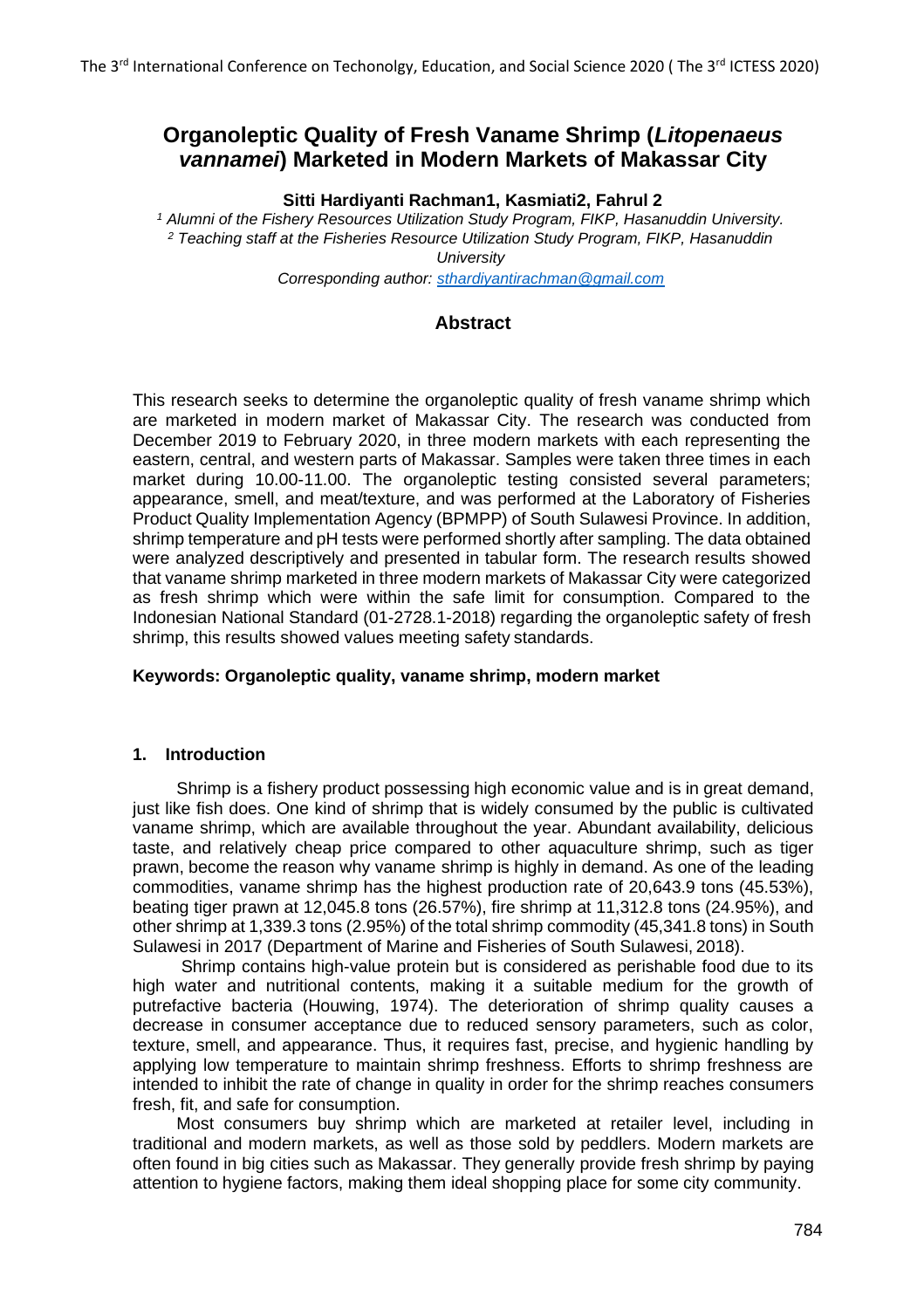Sales areas equipped with cooling, sanitation, and hygiene facilities indicate that the shrimp marketed in modern markets are of high quality and safe for consumption. Is that afact?

In several cases, it was found that fish and shrimp which are marketed in modern markets were no longer fresh, displaying signs of red eyes, soft-textured meat, and bad smell. This was evidenced by unannounced inspection carried out by Food Security Service of Makassar in one of the modern markets. The results of inspection found fishery products, fish and shrimp, were no longer fresh and even containing dangerous chemicals (Terkininews.com, 2017).

Currently, information regarding the quality of vaname shrimp marketed in Makassar City, especially in modern markets, is limited. Thus, it is important to conduct research inspecting the quality of fishery products, especially vaname shrimp, marketed in modern markets. The quality parameters in question are organoleptic parameters.

### **2. Research Methods**

The material used in this research was vaname shrimp (*Litopenaeus vannamei*). This research was conducted from December 2019 to February 2020, by sampling vaname shrimp (*Litopenaeus vannamei*) in three modern markets in Makassar City. This research belonged to case study, implementing direct observation. Sampling was done by purposive sampling, a sampling technique used by deciding what needs to be known in relation with research objectives. Sampling of shrimp was carried out in three modern markets in Makassar City, Eastern (A), Central (B), and Western (C) markets. In addition, the three markets sold vaname shrimp and had the same operating time, which was 09.00 - 21.00. Samplings were conducted three times a week for each market, during 10.00-11.00 o'clock. For each sampling, shrimp was purchased as much as 300 - 500 g which then put into a plastic zipper and stored in a cool box filled with ice to maintain the freshness of shrimp, before being analyzed. The testing of research parameters were as the following

### **2.1. Organoleptic Test (SNI 01-2346-2006)**

The organoleptic test on vaname shrimp (*Litopenaeus vannamei*) was done to determine the freshness of shrimp by nine trained panelists based on organoleptic assessment sheet taken from SNI 01-2346-2006. The test was carried out by providing a detailed assessment at score sheet table by guidelines provided in the attachment A of SNI 2728: 2018 for shrimp samples. The scores presented in the table ranged from 1-9.

### **2.2. AOAC Temperature Test (1995)**

The procedure for measuring shrimp temperature at each observation point referred to method listed in the Association of Official Analitycal Chemysis (AOAC) (1995). Shrimp temperature was measured using an alcohol thermometer, which was a thermometer sensor inserted into shrimp meat until it reached its thermal center point. It was then left there for a while until the temperature value was stable within 30 seconds.

### **2.3. AOAC pH Test (1995)**

pH test was carried out using a pH meter which was calibrated in advance using a standard buffer of pH 4 and 7. 10 grams of shrimp were crushed and homogenized with 90 ml of distilled water using a homogenizer. The crushed meat was then measured using a pH meter that had previously been calibrated.

#### **3. Result and Discussion**

The organoleptic test is one of the parameters used for determining fishery products freshness (Litaay et al, 2017). This test is mostly done to examine signs of freshness of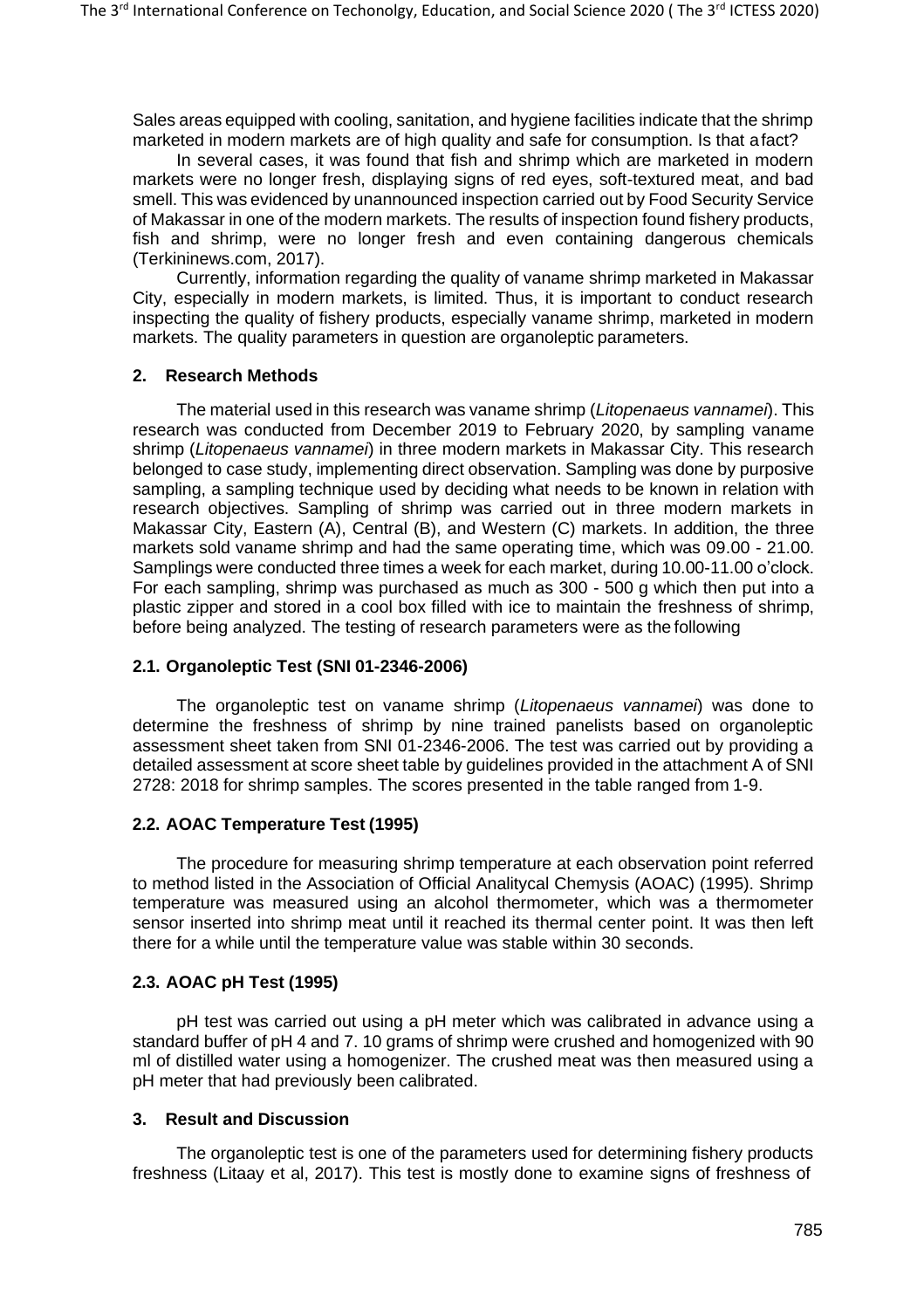fishery products because of its simplicity. Fresh shrimp poses almost the same properties as live shrimp, both in appearance, smell, taste, and texture.

### **3.1. Organoleptic Test**

Organoleptic characteristics of shrimp which are marketed in three modern markets in Makassar City, including appearance, smell, and texture, were obtained through subjective test performed by trained panelists, whose results are presented in Table 1.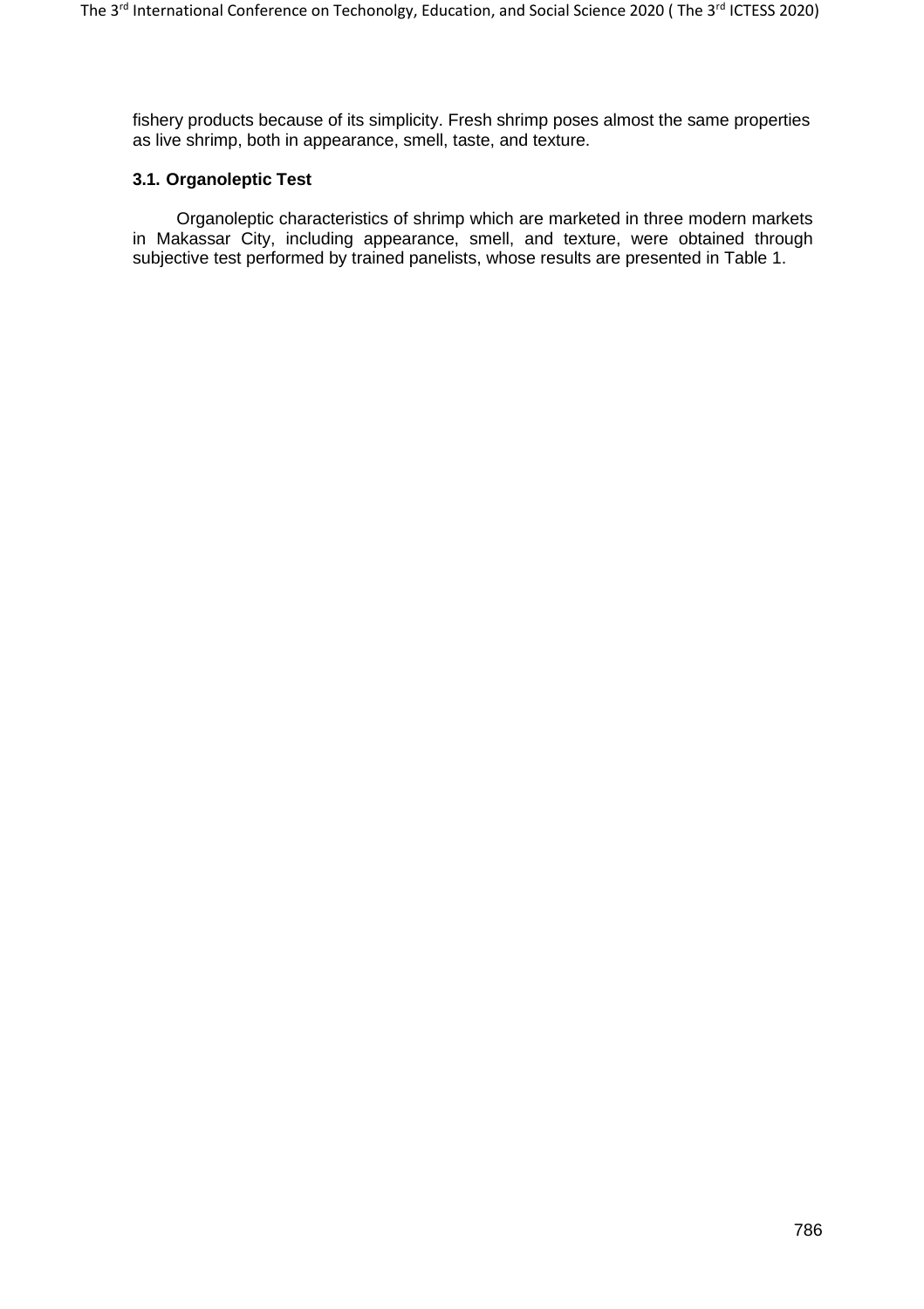| Organoleptic<br><b>Parameter</b> | <b>Market</b><br>А | <b>Market B</b> | arket C | Average<br><b>Score</b> | Quality<br><b>Description</b>       |
|----------------------------------|--------------------|-----------------|---------|-------------------------|-------------------------------------|
| Appearance                       | 7.8                | 7.2             | 7.8     | 7.6                     | Intact, Clear,<br>Infirm joints     |
| Smell                            | 7.4                | 7.2             | 7.6     | 7.4                     | Fresh, specific to<br>neutral smell |
| Meat/Texture                     |                    | 7.2             |         |                         | Compact                             |
| Average                          | 7.4                | 7.2             | 7.4     | 7.3                     |                                     |

**Table 1.** The Results of Organoleptic Test on Vaname Shrimp (*Litopenaeus vannamei*) which are Marketed in Modern Market of Makassar City

According to Hadiwiyoto (2009), the higher the value or numbers which is given by the panelists, shows the better fish condition/freshness. The results showed that the overall organoleptic value of vaname shrimp which are marketed in the modern market of Makassar City ranged from 7.2 to 7.4 with an average of 7.3. Based on SNI 2728/2018, the minimum organoleptic quality standard for fresh shrimp is 7, so it can be claimed that vaname shrimp marketed in modern markets in Makassar City is still fresh and quite good. These data are an accumulation of assessments of the appearance, smell, and texture of meat. The good and correct handling of shrimp is very important to pay attention because the decrease of the dead shrimp process was very fast.

The organoleptic data of vaname shrimp which are marketed in Modern Market B has the lowest organoleptic value in terms of appearance, smell, and texture. This is thought to be due to the length of storage time of the shrimp, as research has been conducted by Nurqaderianie (2016); Litaay (2017) states that storage time and organoleptic value have a negative relationship, which means that the longer the storage time, the organoleptic value will more decrease. This is also supported by interview data related to shrimp supply, in this case the three modern markets have their own differences. Modern Market A suppliers deliver shrimp everyday, Modern Market B suppliers deliver shrimp every week in large quantities and further handling is carried out by storing them in a refrigerator, while the Modern Market C suppliers deliver shrimp every day in limited quantities.

#### **3.1. Temperature and pH Test Results**

Physical and chemical parameters which are represented by temperature and pH values are determinants of the freshness level of shrimp (Azizah, 2015). This parameter is used as supporting data for the quality determining of the vaname shrimp which are marketed in the modern market of Makassar City.

#### **3.1.1 Temperature**

The temperature value of shrimp which are marketed in three (3) modern marketsin Makassar City can be seen in Table 2.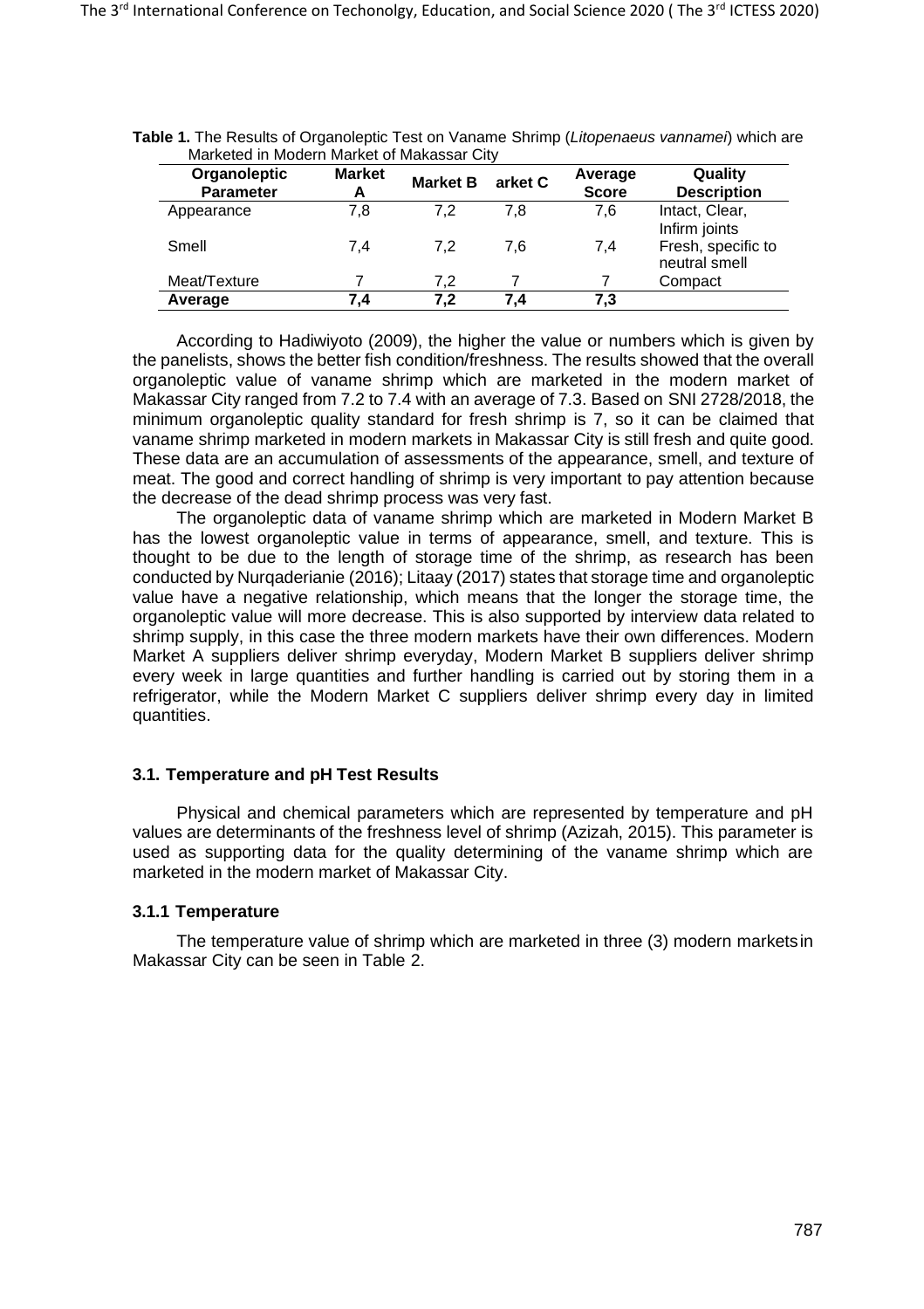| <b>Modern</b> | Temperature (°C) |                       |                 |         |  |
|---------------|------------------|-----------------------|-----------------|---------|--|
| <b>Market</b> | <b>Sampling</b>  | <b>Sampling</b><br>ּמ | <b>Sampling</b> | Average |  |
| А             | 21               | 19.7                  | 14.7            | 18.4    |  |
| в             | 24.8             | 19.2                  | 21.4            | 21.8    |  |
|               | 19.7             | 20.3                  | 16.9            | 18.9    |  |

|                                       | Table 2. The results of the vaname shrimp (Litopenaeus vannamei) temperature which are marketed |
|---------------------------------------|-------------------------------------------------------------------------------------------------|
| in the modern market in Makassar City |                                                                                                 |

Temperature greatly affects the level of freshness and durability of shrimp in storage. Therefore, the decomposition process can be inhibited through cooling (Suprapti, 2004). Based on the research data, the temperature value of vaname shrimp in the three modern markets is in the range of 18.4 $\degree$ C - 24.8 $\degree$ C with the highest temperature shown by the shrimp which are marketed in the modern market B. As for the temperature of shrimp in markets A and C are relatively the same. The measured shrimp temperature in those three markets was classified as high and indicated that the application of low temperature was not applied correctly.

Shrimp temperature is influenced by the cooling method applied both during storage and display. Shrimp cooling in Markets A and C is cooled where the ice is placed under and on top of the shrimp pile, but the surface of the shrimp is not in direct contact with the ice. This allows the process of taking heat from the body of the shrimp to run more quickly on the part that is in direct contact with the ice. A slightly different thing was found in the display shrimp in Market B which the ice was onlyapplied to the bottom of the shrimp pile, while the top was left exposed to the air. This treatment causes the cooling process is not optimal, hence the temperature of the upper shrimp tends to be higher. In addition, sampling is done by taking the shrimp which are on the top. The method of cooling shrimp that is applied to the three modern markets can be seen in Figure 1.



**Figure 1**. Shrimp cooling method in Modern Market A (a), Modern Market B (b), and Modern Market C (c)

### **3.1.2 Potential Hydrogen (pH)**

The pH value of vaname shrimp which are marketed in three modern markets in Makassar City can be seen in Table 3. The pH value of alive fish is neutral (Irianto and Giyatmi, 2014). Based on the research results, the pH value of shrimp in the modern markets in Makassar City ranges from 7.0 - 7.5.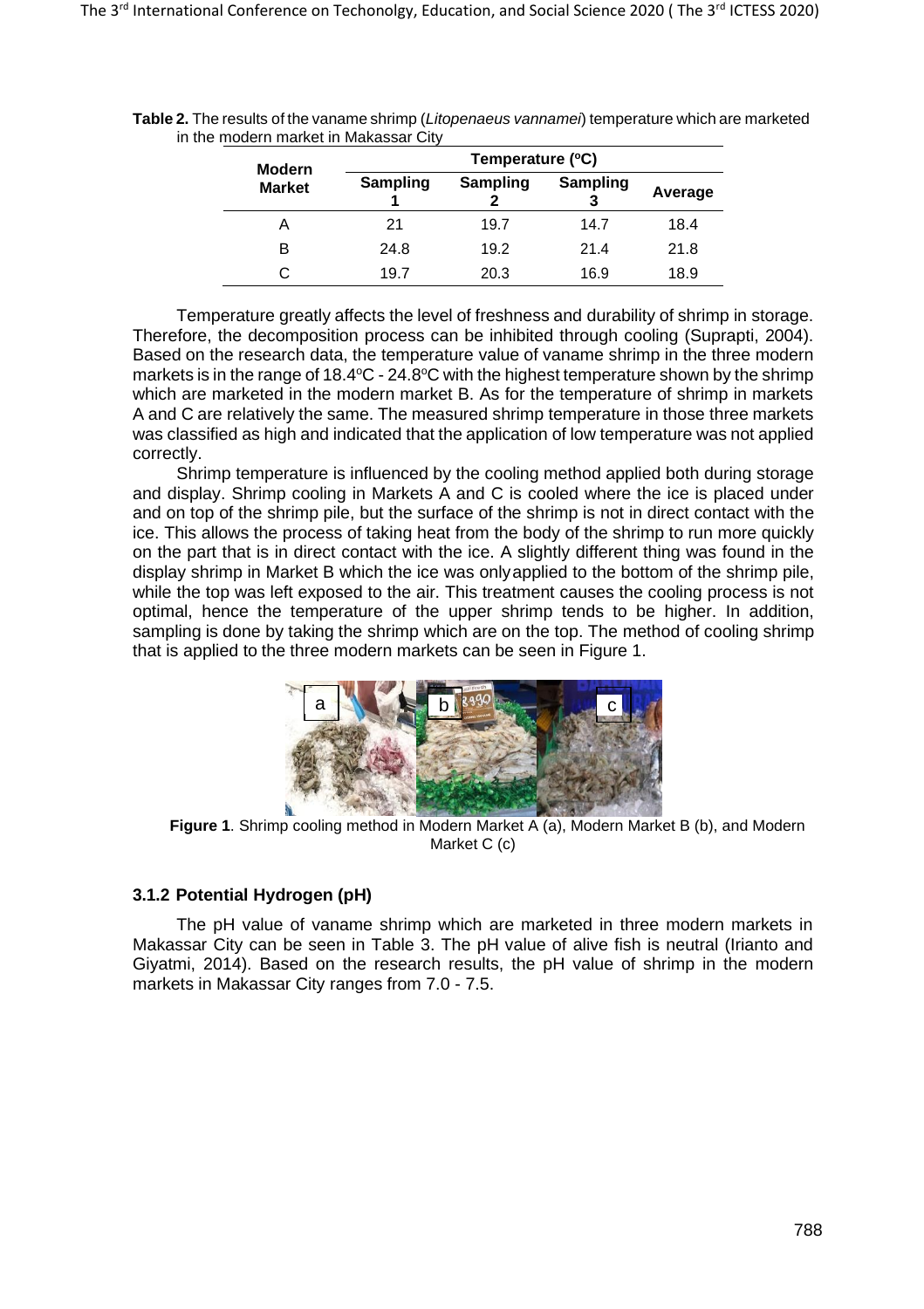| <b>Markets</b> | pН                |                              |     |         |  |
|----------------|-------------------|------------------------------|-----|---------|--|
|                | <b>Sampling 1</b> | <b>Sampling 2 Sampling 3</b> |     | Average |  |
|                | 7.3               | 7.3                          | 6.5 |         |  |
| в              | 7.6               | 7.4                          | 7.5 | 7.5     |  |
|                | 7.2               | 7.3                          | 6,5 |         |  |

|               | Table 3. The pH test results of vaname shrimp (Litopenaeus vannamei) in the modern markets in |  |
|---------------|-----------------------------------------------------------------------------------------------|--|
| Makassar City |                                                                                               |  |

According to Leitao and Rios (2000), the longer the storage time, then the pH value will also increase along with the deteriorating phase of shrimp quality. Thus, it is assumed that the shrimp which has a high pH in the Modern Market B is due to the longer storage time. This is based on interview data regarding the shrimp supply obtained and storage time of shrimp stocks that the shrimp in Modern Market B are obtained from distributors who collect shrimp from PPI Rajawali with a time of collection once a week. Large amounts of shrimp are stored in the refrigerator and removed gradually when the displayed shrimp runs out. However, it is different from cooling shrimp in Modern Market A and C. Modern Market A receives shrimp supply from PPI Paotere regularly three times a week so that the shrimp storage time is shorter than in modern markets B. While the shrimp in Modern Market C comes from PPI Paotere which are delivered by supplier every day in a certain amount. Thus, the storage time of shrimp is relatively shorter than the shrimp which are marketed in Modern Markets A and B.

The relationship between temperature and pH values with organoleptic data shows that the organoleptic value decreases with increasing temperature and pH. This is shown by the vaname shrimp which are marketed in the Modern Market B.

#### **4. Conclusions and suggestions**

Based on the research, it can be concluded that the quality of vaname shrimp which are marketed in three (3) modern markets of Makassar City is categorized as fresh vaname shrimp which is at the safe limit for consumption with the overall organoleptic value in the range of 7.2 - 7.4. Based on the Indonesian National Standard (01-2728.1-2018) regarding the safety of fresh shrimp organoleptically, it shows a value that is satisfying the safety standard.

The description regarding organoleptic conditions still does not describe in detail related to food safety in vannamei shrimp, for that it is advisable to carry out more testing to obtain more complete information. So that this research can become a reference in handling shrimp as a staple ingredient with fresh nutritional value and provide information for the government in determining policies